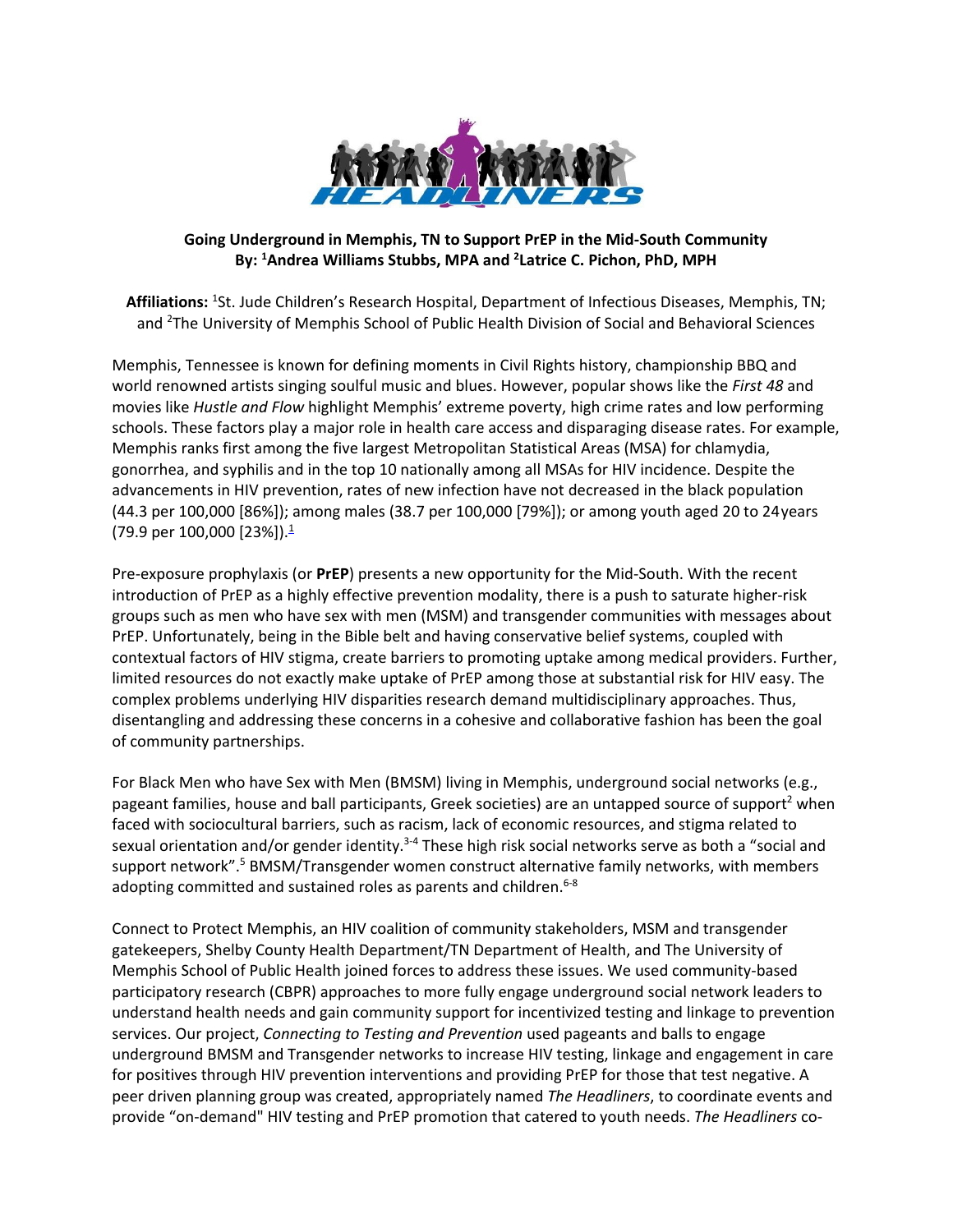developed and co-sponsored three prevention themed house and ball pageants, and implemented new policies and practice changes that increased HIV-related education, testing and linkage to PrEP. This CBPR project was one of many partnerships.

Participant engagement and ownership of the pilot development process made them invested in making it a success. Innovative testing strategies yielded 645 HIV tests with a cumulative HIV positivity rate of 4.50% (n=29). The cumulative linkage to care rate was 100% (n=29) and the cumulative linkage to PrEP rate was 33.9% (n=209). By offering testing in non-traditional settings, youth were empowered and took ownership of when, how and with whom they were tested.

In Memphis, we are seeing a paradigm shift with community engagement. The days of the community disease clinics and health workers leading prevention work during traditional hours and traditional efforts may be a thing of the past. Instead, a new set of energetic and passionate young BMSM leaders are influencing the tide of change and acceptance in Memphis.

**Suggested Citation:** Williams Stubbs, A and Pichon, LC. (2017). Going Underground in Memphis, TN to Support PrEP in the Mid-South Community. KConnection e-Newsletter, vol. 15, no. 2.